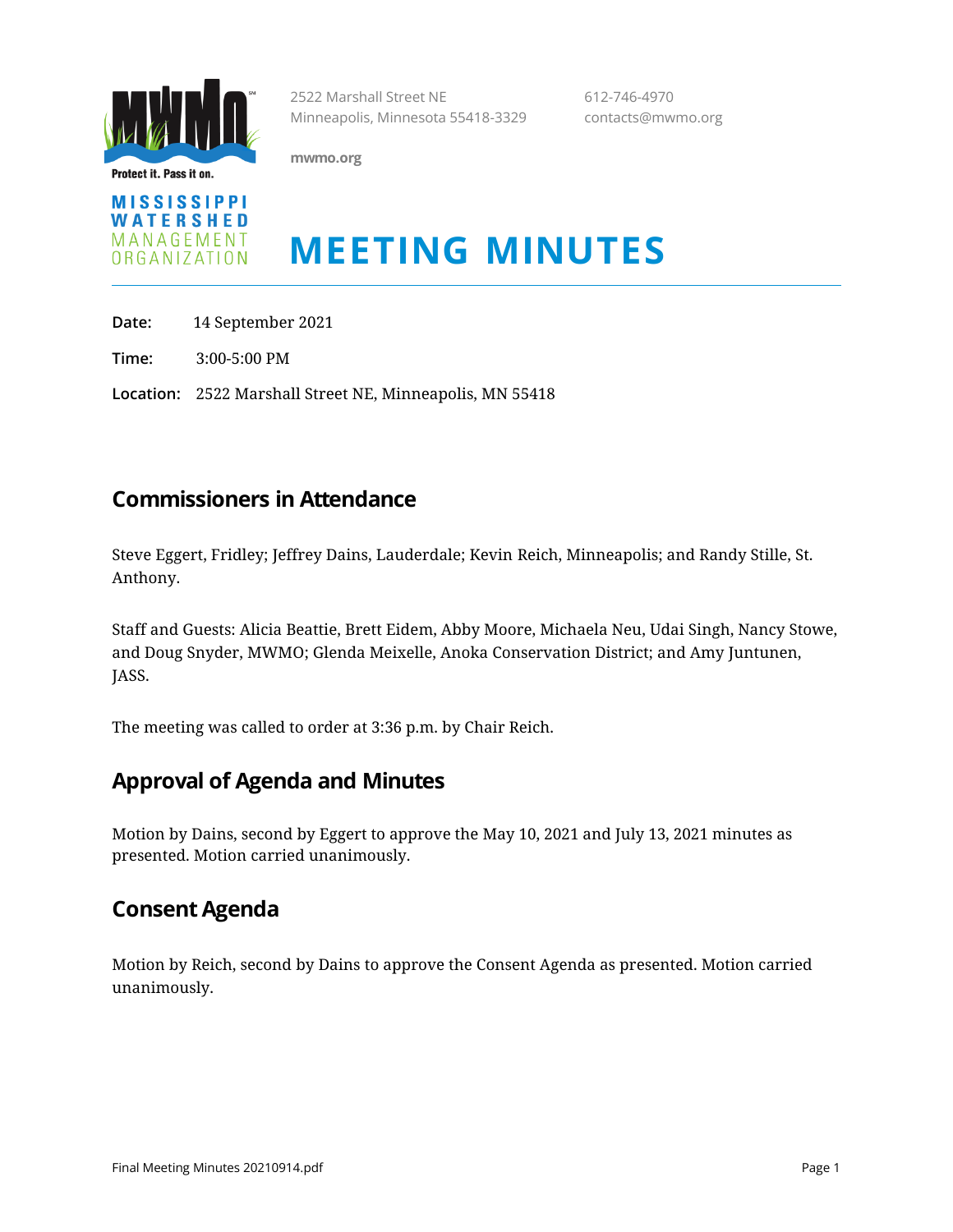## **Reports from Staff**

Snyder is focused on completing the 2022 levy requirements and creating a new budget format for use going forward. The new format will be presented to the Board for approval at the January Board meeting.

The MWMO COVID policies have just been updated. The public will not be allowed to reserve the MWMO meeting space through November 1, 2021 and staff are working 2-3 days in office and 2-3 days remotely due to the Delta variant. Some employees are in the office full-time. COVID policies and strategies will be reviewed monthly.

Moore has completed an outreach study for the Hmong and east African communities which indicates, along with feedback from the Water Bar and a focus group with U of M researchers, that the community is interested in assembling a Community Advisory Group representing the many diverse communities within the watershed to work with Staff to create messaging, outreach, and be ambassadors to their communities to share MWMO's messages as well as obtain feedback about what is important to the residents. A pilot program will be created over the next year and a funding request for this program is likely within the next few months.

Neu is working on a partnership with a local artist to display artwork in Fall 2022 and ways to involve youth with the exhibition. This may include asking youth to work with graphic design to explore stormwater and develop graphic art to display with the exhibit. Updates will be provided as this project progresses.

Singh reported on the monitoring program. The monitoring program goal is to support sciencebased watershed management and respond to current and emerging issues with an emphasis on monitoring installed projects to collect data on the effectiveness of those projects. The monitoring data also helps member cities meet requirements to renew their MS4 permits. Monitoring data is assessed and included in the total maximum daily load (TMDL) study at seven river sampling sites and seven outfall/tunnel sites. A minimum of two base samples and three event samples per month are analyzed for E. coli, temperature, dissolved oxygen, total suspended solids, total phosphorus, and pH. Thirty-one interns have assisted with the monitoring program since 2012, with at least eight going on to pursue a Master's or PhD in science.

Singh also described the biochar study/monitoring that has been funded by the Minnesota Stormwater Research Council and MnDOT.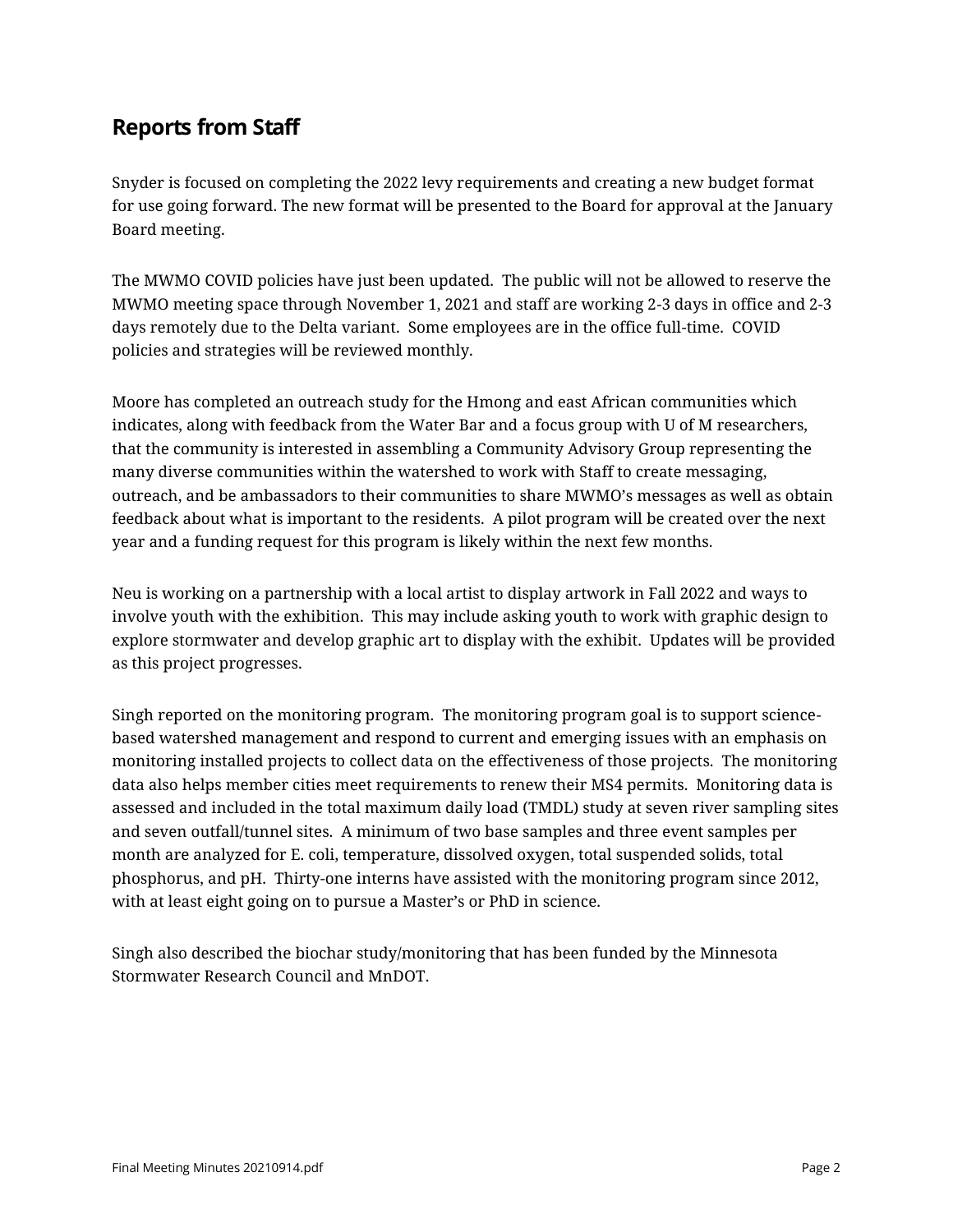### **General Business**

**Resolution 2021-036: Final draft levy for Truth-in-Taxation Meeting.** Staff propose to increase the levy by 7.6%, or just under \$500,000, to a total of \$6.4 million. The increase is due to the cost of materials and labor for budgeted projects increasing substantially. The increase in the administration budget is slightly under 3%. Historical increases were usually around 3%, but the budget has not had any increases over the past four years. Staff recommends setting a not-toexceed levy amount at \$6.4 million for 2022 with the final levy amount to be provided at the November Board meeting.

Motion by Eggert, second by Dains to approve the not-to-exceed levy at \$6.4 million. Motion carried unanimously.

**Resolution 2021-037: Stormwater Research Council Funding.** MWMO, along with various other organizations, began this Council in 2016. Staff recommends funding the Council at \$25,000 as it has for the past five years. MWMO has benefited from Council grants in the past. The funds are used to leverage research projects in Minnesota. Singh serves on the Board and helps to select research projects for funding.

Motion by Dains, second by Stille to approve funding the Stormwater Research Council at \$25,000. Motion carried unanimously.

**Resolution 2021-038: Columbia Heights Snowmelt System.** Located at the southeast corner of Central Avenue and 40th Avenue at the new City Hall, the snowmelt system is listed in the MWMO Capital Improvement Plan. A feasibility study was completed last February with construction to begin in January 2022. This project will heat 5,000 SF of sidewalk and parking garage driveway to prevent ice accumulation. This is a busy intersection with heavy foot traffic. The project would eliminate the need for chloride-based de-icers, preventing the contamination of millions of gallons of water per year and saving the city \$200 per year in salt and snow removal costs. The funding request for this project is not-to-exceed \$131,800. The City has paid for the design work and will cover the expense of operation. The MWMO funding is for the boiler pump and hydronic accessories, piping, insulation, etc. This cost does not include the concrete for sidewalks or parking garage driveway.

Motion by Eggert, second by Stille to approve Resolution 2021-038 as presented. Motion carried unanimously.

**Resolution 2021-039: Fifth Street Diversion Manhole Design Services.** This project is located in the 1NE watershed, in the northwest corner of the Columbia Golf Course. This project is associated with the golf course and park best management practices (BMP) project. This diversion manhole will bring some lower flows from a currently untreated area, which tends to be the most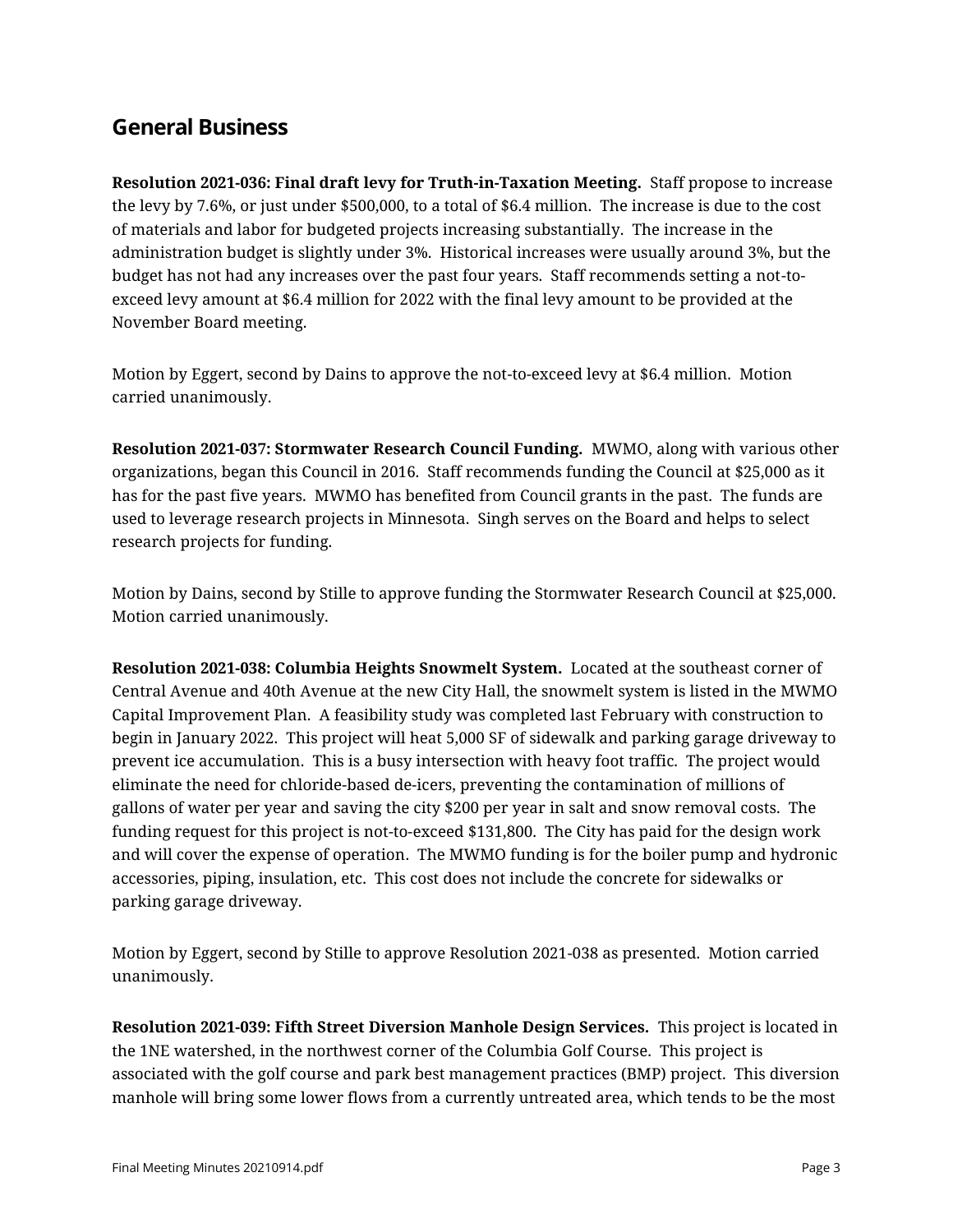polluted stormwater, into the infiltration basin. This project will benefit 200 acres of untreated area and provide secondary treatment to another 200 acres. Staff is requesting funding not-toexceed \$39,000 to hire SRF Consulting to design the diversion manhole to direct that stormwater to the infiltration basin in the Columbia Golf Course. Due to the timing to complete a feasibility study, this project was unable to be completed with the original golf course BMP installation.

Motion by Stille, second by Dains to approve Resolution 2021-039 as presented. Motion carried unanimously.

**Resolution 2021-040: Focus Arts Rooftop Farm.** This is a capital grant application as the final phase of the Seward redesign. In 2016, MWMO funded a project in the Minneapolis ROW and allowed Growing Lots Urban Farms to use an existing parking lot as an urban farm that has become a pillar of the community. That parcel will now be developed into affordable housing. The Urban Farm can be moved to the rooftop of the existing building on this parcel. One of the anchor tenants of this building is Foci Minnesota Center for Glass Arts. Foci has acquired a McKnight Grant to fund the reinforcement of the roof and install an elevator. The urban farm would not only help manage stormwater, but also the heat created by the kilns for glass blowing. This project did receive an MWMO planning grant. The project would capture approximately 50% of roof runoff for a 1" event. The cost of this project is not-to-exceed \$200,000 and the funding will be used for the rainwater collection, storage, and reuse system.

Motion by Eggert, second by Dains to approve Resolution 2021-040 as presented. Motion carried unanimously.

**Resolution 2021-041: Xcel Energy Marshall Operations Center.** This project site is at 3356 Marshall St NE, on the northwest corner of St. Anthony Parkway and Marshall. This site was previously undeveloped and lies adjacent to the Mississippi River. The site design includes prairie habitat near the river and other native plantings to blend in with the surrounding habitat. The project will include tiered raingardens on site and an infiltration basin for stormwater management. This is a brown site formerly used for fly ash dumping. All stormwater will be captured and treated on site with 95% removal of total suspended solids and total phosphorus. Funding request for this project is not-to-exceed \$295,000 to support the above-and-beyond treatment in the public gateway area, structured raingardens, no-mow grass, prairie seed, trees, and educational signage.

Motion by Stille, second by Eggert to approve Resolution 2021-041. Dains left the meeting at 5:05 p.m., prior to this motion, breaking quorum. This item will be moved to the November agenda.

#### **Open Public Input**

None.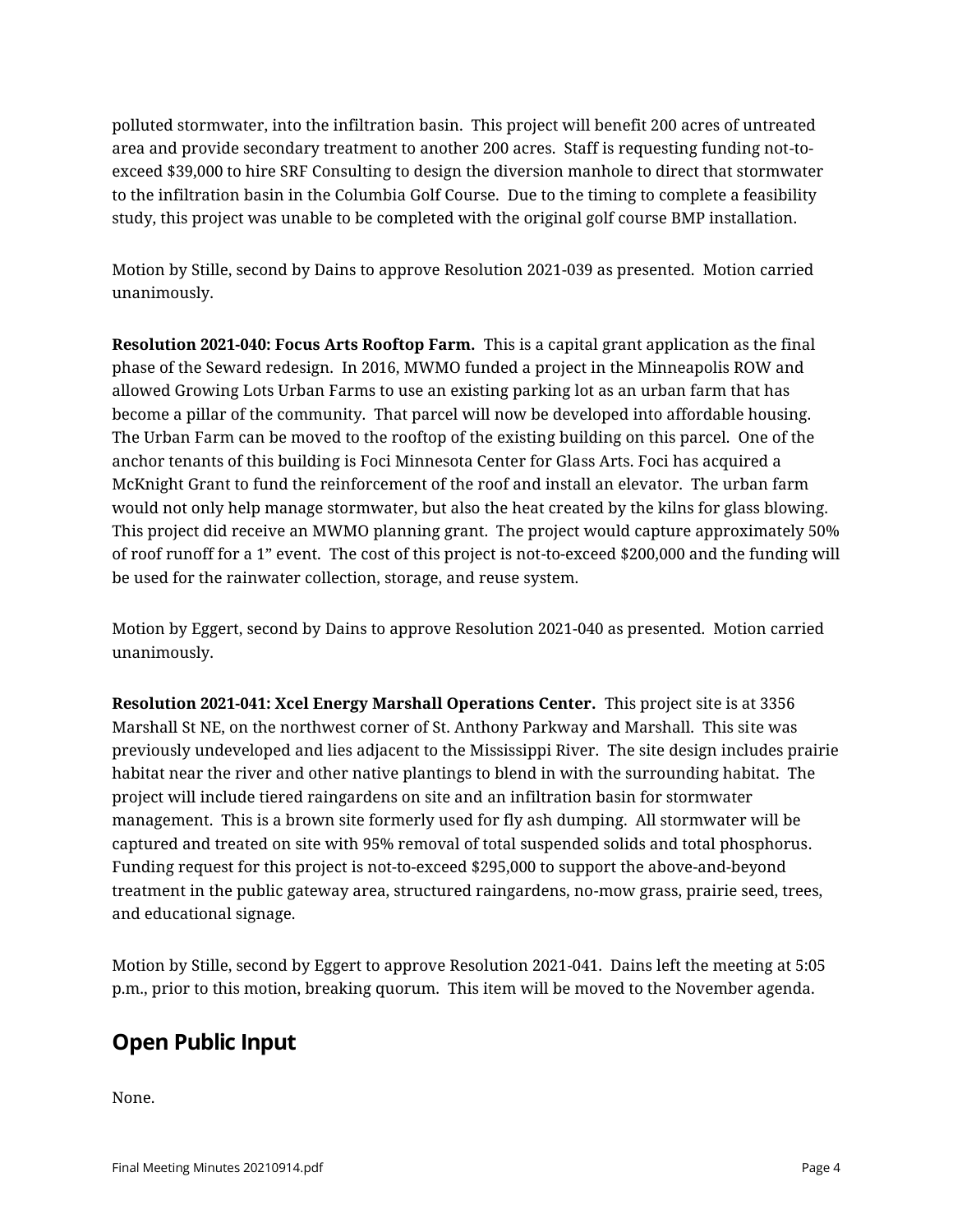# **Board Updates and Announcements**

The next meeting is scheduled for November 9, 2021. The meeting will be held in-person at MWMO barring any new emergency orders.

## **Adjourn**

There being no further business, the meeting was adjourned at 4:21 p.m.

Respectfully submitted,

Amy Juntunen, Recording Secretary